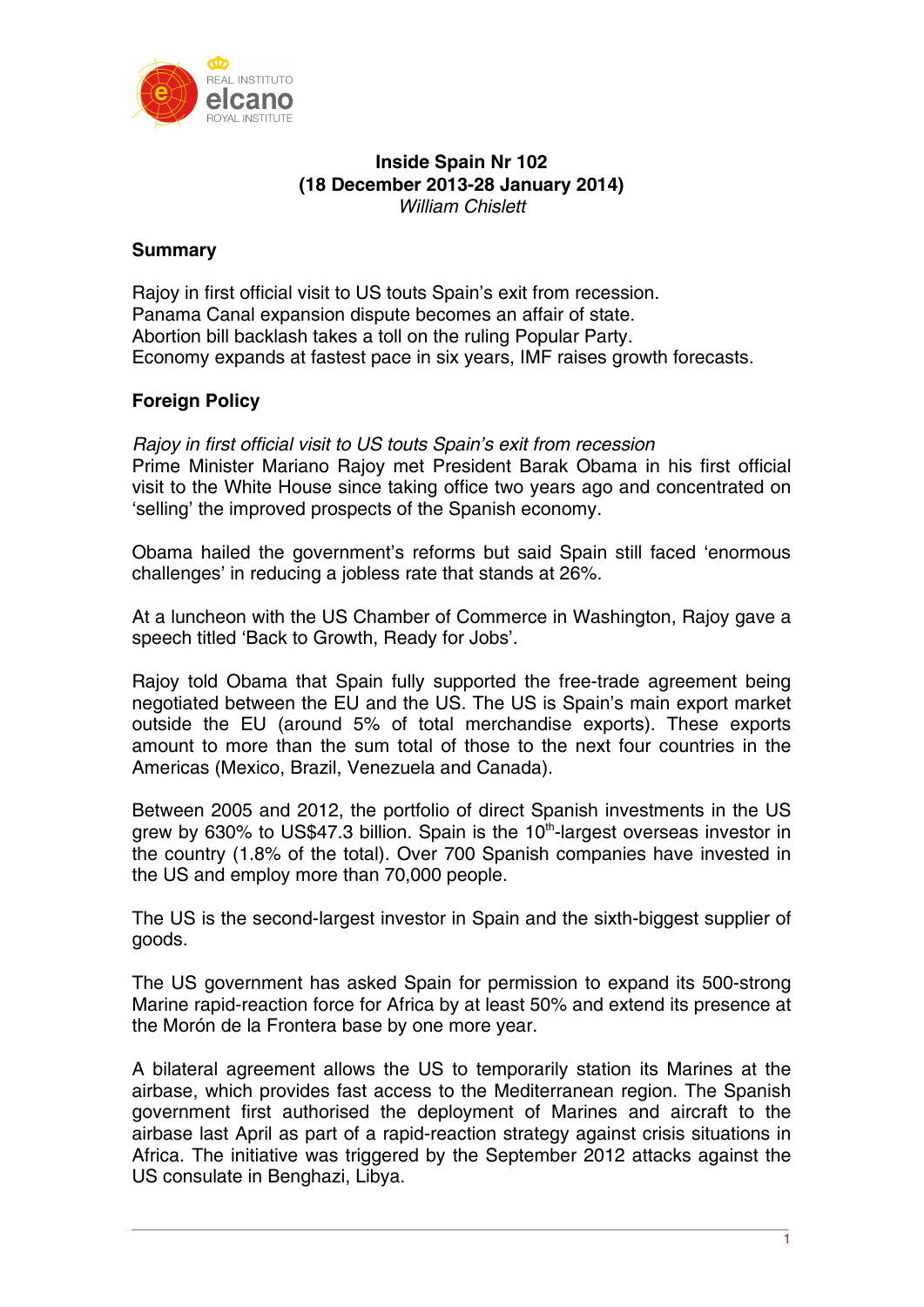

# *Panama Canal expansion dispute becomes an affair of state*

The Spanish-led construction consortium leading the expansion of the Panama Canal, which had threatened to halt work on 20 January over a dispute on a €1.2 billion cost overrun, agreed to extend its deadline for a work stoppage until 1 February.

Resolving the dispute over this showcase project, a landmark deal for the internationalisation of the Spanish construction sector, has become an affair of state for Madrid. At stake is the reputation of Spanish expertise in big infrastructure projects. Many companies are working around the world on diverse projects.

The Public Works Minister, Ana Pastor, was quick to visit Panama in early January and meet the Panamanian President Ricardo Martinelli after the consortium, headed by Sacyr, made the announcement. The European Commission agreed to mediate the conflict.

The consortium Grupo Unidos por el Canal (GUPC), which includes Italy's Impregilo, the Belgian firm Jan De Nul and the Panamanian company CUSA, and the Panama Canal Authority (ACP) each blame the other for the overruns. GUPC, which blames the ACP for conducting faulty terrain studies, wants the ACP to assume the costs of continuing the expansion.

US diplomatic cables published by Wikileaks showed the Panamanian government was worried about progress before six months had passed.

Sacyr won the canal contract in 2009 with an offer considerably below the main rival bids and also below the US\$3.48 billion reference set by the canal authority. It was suspected that Sacyr would then seek to renegotiate the contract upwards.

## **Domestic Scene**

## *Abortion bill backlash takes a toll on the ruling Popular Party (PP)*

The government's abortion bill, which rolls back current legislation, is opposed by a majority of people including a high proportion of the ruling PP's supporters, according to an opinion poll conducted by Metroscopia.

The bill no longer allows the procedure on demand until the  $14<sup>th</sup>$  week. In most EU countries, abortion is a right in the first weeks of pregnancy. If passed by parliament, where the PP has an absolute majority, Spain would become the first member of the EU to retreat from a decades-long trend toward safe and legal abortion.

Abortion would only be permitted in the case of rape or where there is a serious mental or physical health risk to the mother. Fetal deformity would no longer be allowed as a reason to request an abortion; the only valid reason is if it is 'incompatible with the life' of the baby. To request an abortion, a woman would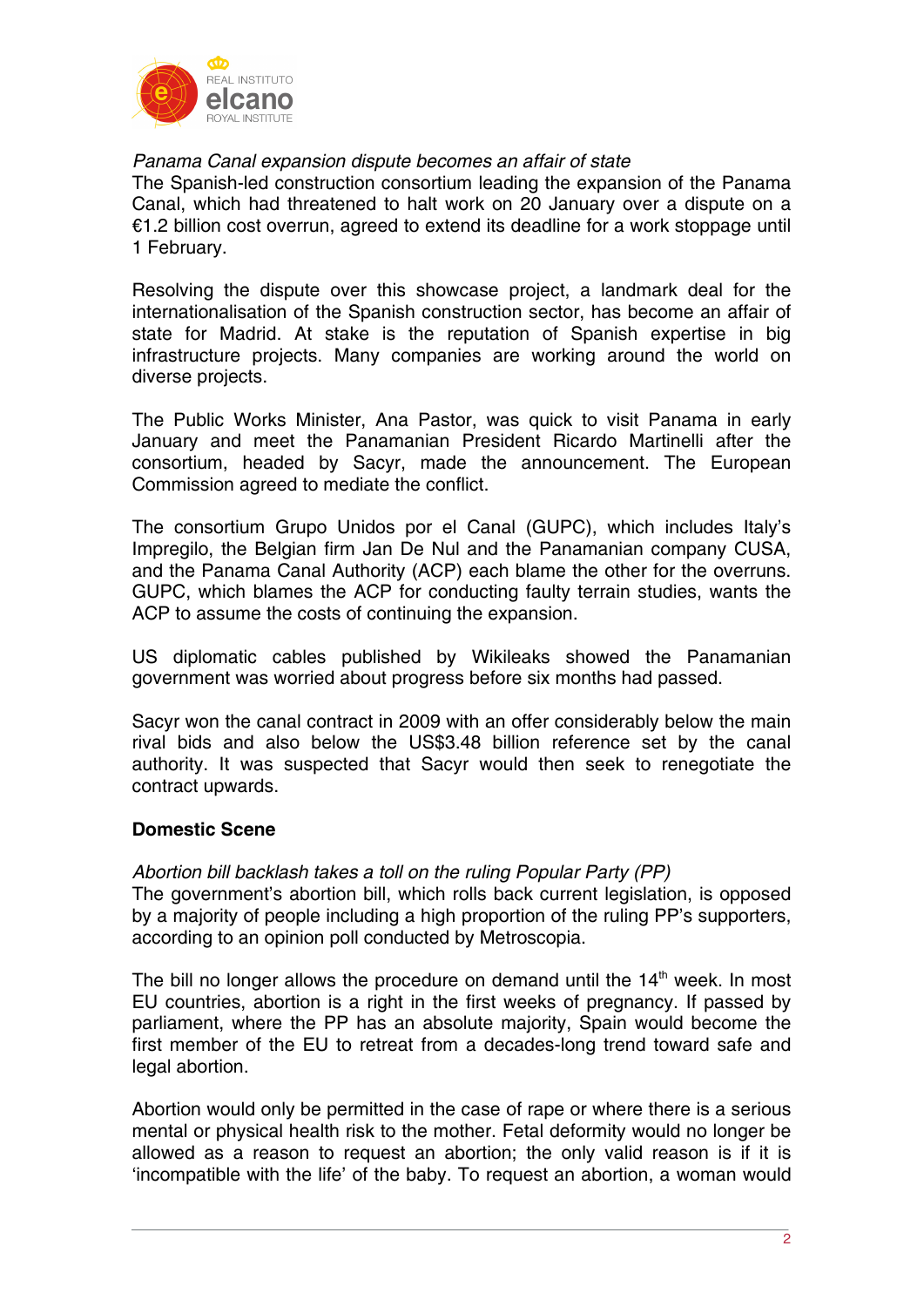

need the approval of two doctors outside the clinic treating her and would have to observe a seven-day reflection period.

Alberto Ruiz-Gallardón, the Justice Minister, said that 16- and 17-year-olds will once again have to obtain permission from their parents for an abortion. This is the most controversial part of the current legislation, approved by the previous Socialist government in 2010 to the fury of the country's Roman Catholic Church hierarchy, which the PP appealed against to the Constitutional Court.

Eighty-six per cent of respondents said women should have the right of choice, 96% of whom said they were Socialist voters and 68% PP, while 84% said that in the case of fetal deformities abortion should be allowed as at present (95% Socialist voters and 70% PP).

The Socialist party said it would overturn the law if it wins the next election. Some PP leaders are also unhappy with the restrictions, such as José Antonio Monago, the president of the region of Extremadura, who believes it would be better to await the decision of the Constitutional Court and forge a consensus and greater social support for any changes to the law.

The PP's Celia Villalobos, parliament's deputy speaker, appealed for her party's legislators to be allowed to vote freely on the bill rather than according to the party line.

The reforms have also drawn criticism from some foreign governments. Najat Vallaud-Belkacem, France's Minister for Women's Affairs, said she was 'deeply concerned'. She told French media: 'It is terrible to see how a country like Spain, which in recent years has been something of a leader in the battle against domestic violence... is planning to take a step back when it comes to the rights of women over their own bodies'.

There were 112,390 abortions in 2012, up from 411 in 1986, the first year after legislation was passed. Before then, London was the favoured place by Spanish women for abortions. Some doctors have voiced concerns that the new abortion law will force women to go abroad again.

#### *ETA moves closer to a definitive end to its more than 40-year conflict*

The violent Basque separatist organisation ETA moved a little closer to bringing its more than 40-year long campaign to an end when a group representing more than 500 jailed terrorists said it was prepared to accept the legitimacy of the convictions made by judges against them.

Until then, ETA, whose actions have claimed the lives of more than 800 people, had sought an amnesty.

'As part of a process to return us to our home –our release from prison and, as a first step, our return to the Basque Country– we could accept the use of legal means even if this means our implicit acceptance of our sentences', said a statement which recognised the 'suffering and harm' inflicted.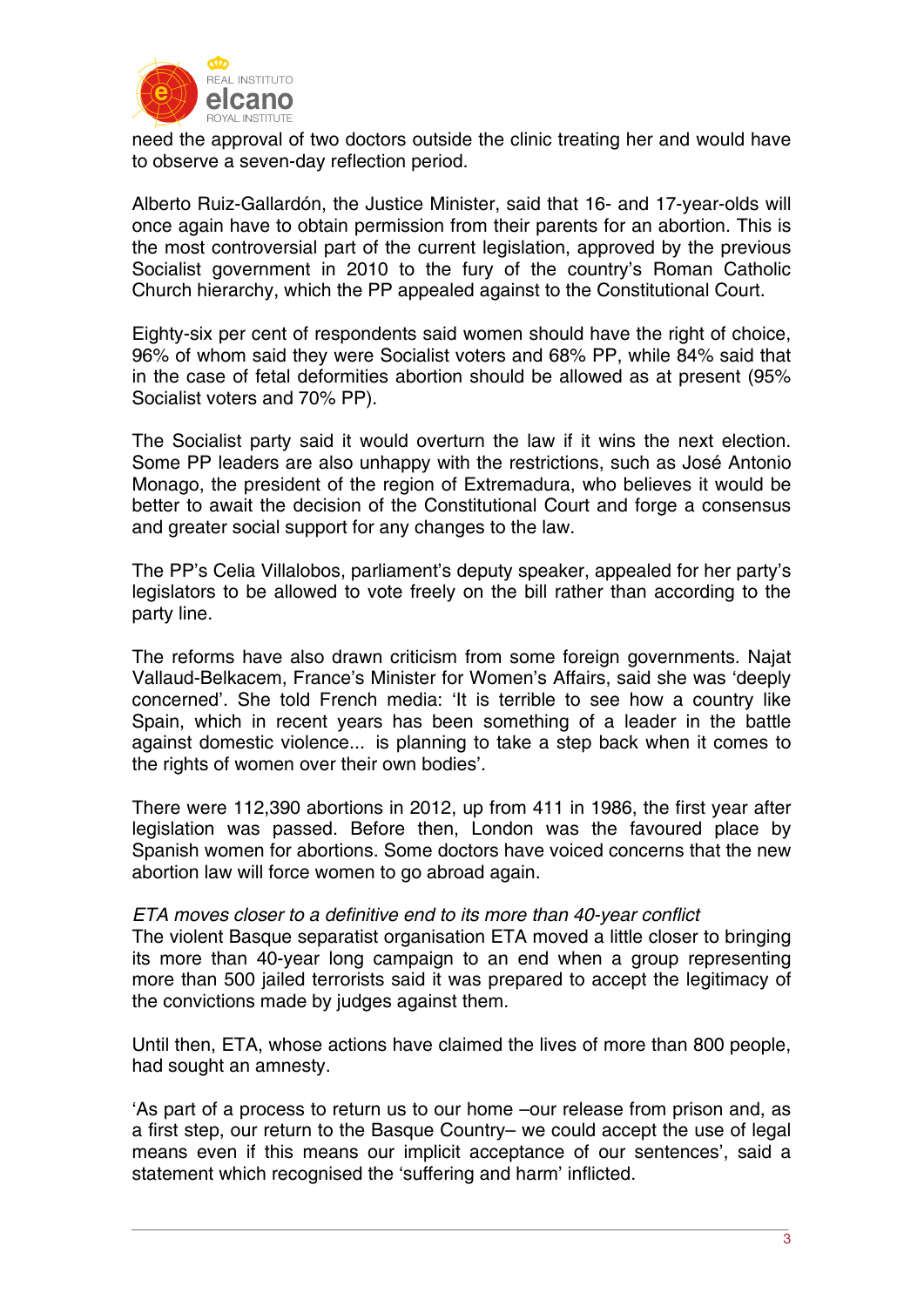

The prisoners' move was backed by the more than 60 ETA prisoners recently released after the European Court of Human Rights struck down a controversial procedure, known as the Parot doctrine, which prevented the early release of prisoners, mostly ETA activists convicted of the most serious crimes.

These ex-prisoners, who between them were responsible for 300 deaths, met in public in Durango to the disgust of the Association of Terrorism Victims and the government, which called the meeting a 'witches' sabbath'.

More than 100,000 people subsequently marched through Bilbao in support of imprisoned ETA members, defying a Madrid court ban. One of their demands is that prisoners should be moved closer to their homes so that family members can visit them more easily.

In a policy departure, the moderate Basque Nationalist Party (PNV), which rules the region, joined forces in the rally with the openly pro-independence Sortu in a rare instance of unity. The PNV believes the ruling PP should show some flexibility now that ETA's imprisoned members accept that they are common and not political prisoners.

The PNV took the first step toward seeking a 'new political status' by registering in the Basque parliament a report on self-government to be debated. The Basque Country has the greatest degree of autonomy among Spain's 17 regions. A previous move in this direction in 2004 for a 'free association' of the Basque Country with Spain was voted down by the national parliament.

The PP, backed by the main opposition Socialist party, believes the only genuine signal from ETA will come when the group lays down its arms and formally disbands. Eta announced an 'indefinite' ceasefire more than two years ago, but has yet to meet the government's demands.

ETA has been considerably weakened by arrests of activists in Spain and France. Eight suspected ETA members were arrested earlier this month in the Basque Country and Navarre. Among them was Arantza Zulueta, a lawyer representing various ETA prisoners.

*Catalan parliament makes another move over independence referendum*  The Catalan parliament voted overwhelmingly in favour of sending a petition to the national legislature in Madrid requesting a referendum on independence for the region.

The move won 87 favourable votes from the nationalist Convergence and Union (CiU) coalition, the openly pro-independence Catalan Republican Left (ERC), two small parties and three Socialist deputies who broke ranks. The Popular Party (PP), the Socialist party and Ciutatans garnered 43 'no' votes.

The PP government in Madrid has made it crystal clear on many occasions that such a referendum is unconstitutional.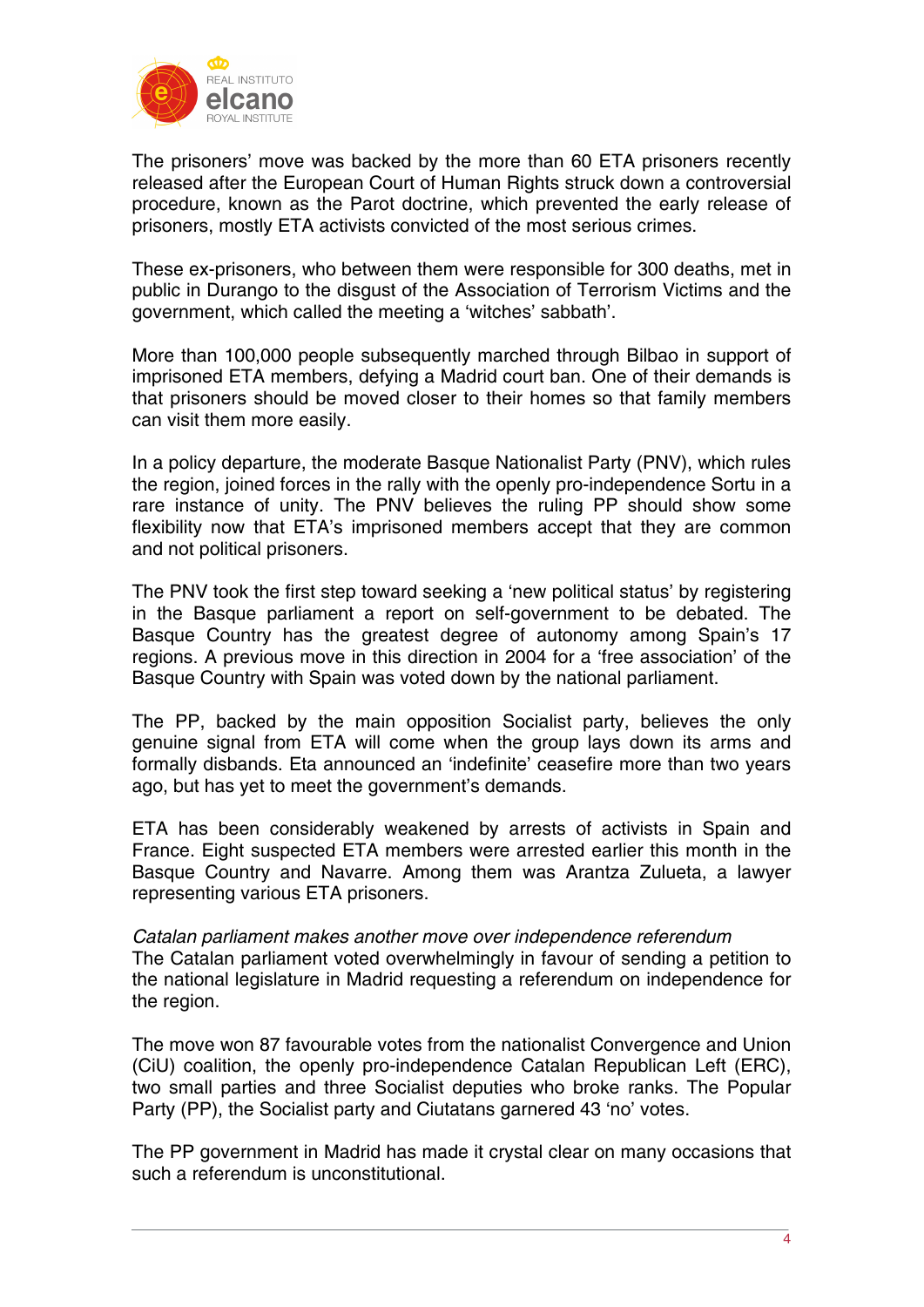

Meanwhile, Artur Mas, the premier of Catalonia, sought international support for the referendum by writing to EU heads of government. He reportedly has received no support.

### *King's youngest daughter to testify over tax fraud and money laundering*

The Infanta Cristina, the youngest daughter of King Juan Carlos, became a formal suspect in the long-running investigation into the business affairs of her husband after she was summoned to appear in court over accusations of fraud and money-laundering.

Palma de Mallorca Judge José Castro ordered the Infanta to appear for questioning about her partnership with Iñaki Urdangarin, the Duke of Palma, in a firm called Aizoon, despite objections from the anti-corruption prosecutor, Pedro Horrach, who said he saw no evidence linking her to her husband's alleged wrongdoing.

A previous attempt last April by Castro to have her appear in court was blocked by the provincial court in Palma de Mallorca. She would have been questioned about the Noos Institute, a charitable institution that her husband headed. It received millions of euros in public funds, which were allegedly embezzled.

The new court summons relates to suspicions that Aizoon served as a vehicle for money laundering.

The Infanta Cristina's lawyers said they would not appeal the court summons because they wished to avoid any further 'collateral damage' to her image and that of the rest of the royal family and to raise objections would prolong the 'uncomfortable and unjust' situation. She is due to appear on 8 February.

Opinion polls show that the monarchy's popularity has been eroded by the scandal.

## **The Economy**

*Economy expands at fastest pace in six years, IMF raises growth forecasts*  Spain is finally on the road to recovery, albeit timidly. The economy grew by a meagre 0.3% in the fourth quarter of 2013 over the previous quarter, the fastest pace of growth in six years and three times higher than in the third quarter. Growth for the whole year, however, was 1.2% negative.

The IMF raised its growth forecast for 2014 from 0.2%, made last October, to 0.6% (still below the government's figure of 0.7%).

'For the first time since the start of the crisis, we are in a different scenario', Luis de Guindos told parliament. '2012 was the year of adjustment, 2013 of reforms and 2014 of recovery', said Prime Minister Mariano Rajoy.

Unemployment is beginning to fall slightly (see next item) and the risk premium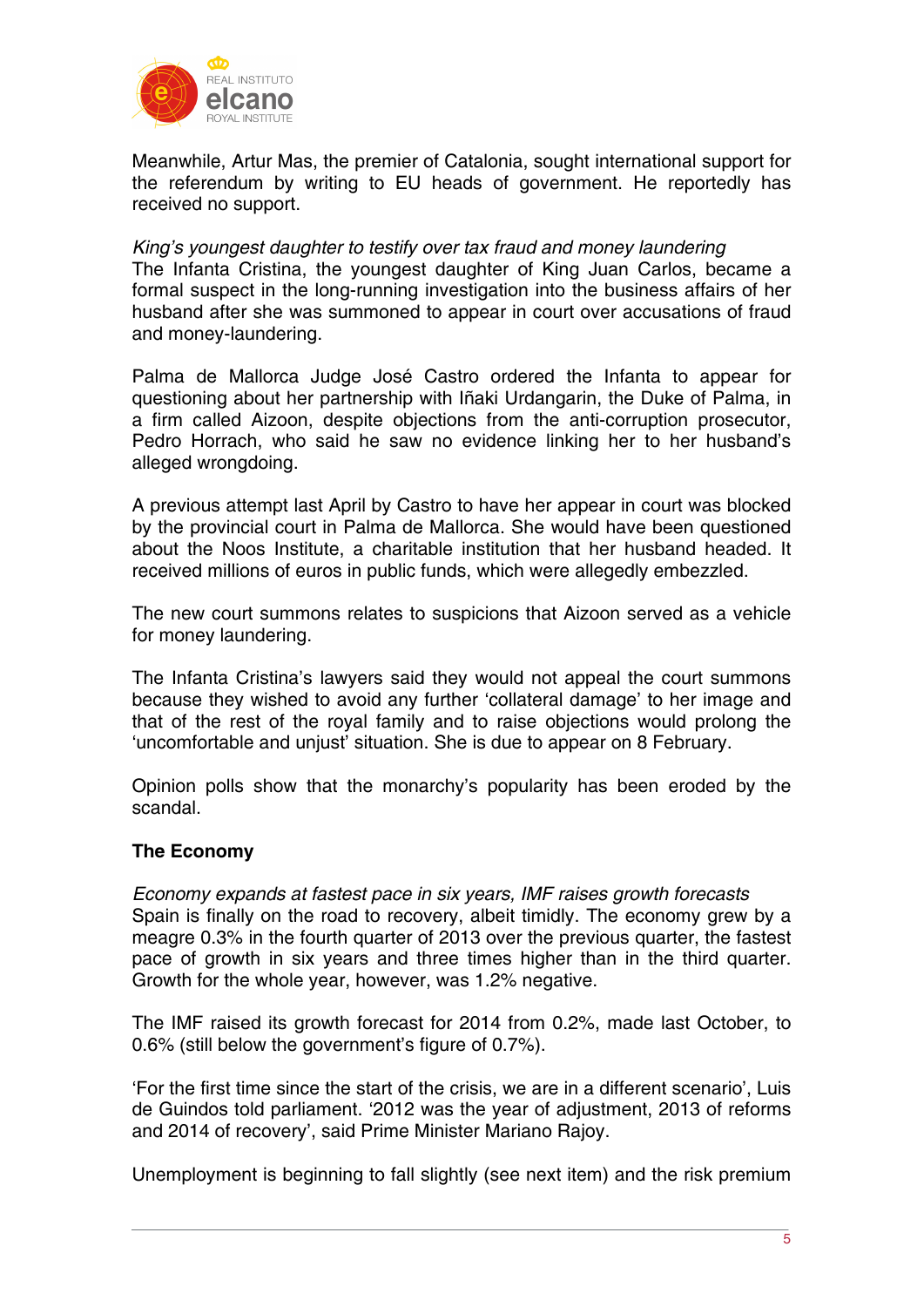

of the 10-year Spanish government bond over the benchmark German equivalent has declined (see Figure 1). Demand for these bonds surged this month. The Spanish two-year bond spread over Germany was back last week to its lowest level since before the first bailout of Greece, in April 2010.

|              | Yield 28 January 2014 |
|--------------|-----------------------|
| 1.64         | 1.68                  |
| 10.49 (8.85) | 8.65(6.98)            |
| 4.11(2.47)   | 3.45(1.78)            |
| 4.14(2.50)   | 3.85(2.18)            |
| 6.18(4.54)   | 4.93(3.25)            |
| 5.18(3.54)   | 3.74(2.06)            |
|              | Yield 25 January 2013 |

#### **Figure 1. 10-year government bond yields (%) and spreads over Germany's bunds (1)**

(1) Spreads in brackets in pp. Source: ThomsonReuters.

In a further sign of international confidence, Bankia, the banking group that collapsed at the height of the eurozone debt crisis, launched its first senior unsecured bond since a government bailout in 2012.

Other positive news included:

- Exit as of 23 January from the European Stability Mechanism's US\$41 billion bailout of some ailing banks hit by the construction boom-and-bust.
- The annual rate of inflation was 0.3% in 2013 (0.8% in the euro zone).
- The number of tourists was a record 60.6 million in 2013 (+5.6%), enabling Spain to recover its third position in the world ranking by number of visitors. It was pipped to the post by China in 2012. Not only did the number of visitors increase, they also spent more. Receipts in the first 11 months amounted to a record €55.9 billion.
- New passenger car sales, spurred by a renewed bonus scheme, rose 3.3% in 2013 to 722,703 units, albeit from a depressed 2012 when the number sold was the lowest since 1986. In 2007, before the crisis, 1.6 million were sold.
- The current account recorded a surplus of  $\epsilon$ 4.2 billion in the first 10 months, thanks to the much lower trade deficit (-64%), due to higher exports, much lower imports and significant foreign capital inflows. The surplus for the whole year estimated at around 1% of GDP will be the first one since 1986.
- Spain's external debt at the end of September stood at €1.66 trillion, the lowest level since the middle of 2008, largely as a result of deleveraging by the banks, according to the Bank of Spain. As a percentage of GDP, it stood at 163%, down from 171%.
- Business activity in the services sector picked up. The purchasing managers' index (PMI), complied by data company Markit, increased to 54.2 in December from 51.5 in November. This was the fastest pace of growth since July 2007 and a brisker pace than Germany. The threshold that implies expansion is 50.

The weakness of the recovery is underlined by the household savings rate which fell to its lowest level on record in the third quarter of 2013. The moving average from the fourth quarter of 2011 to the third quarter of 2012 was 0.6 pp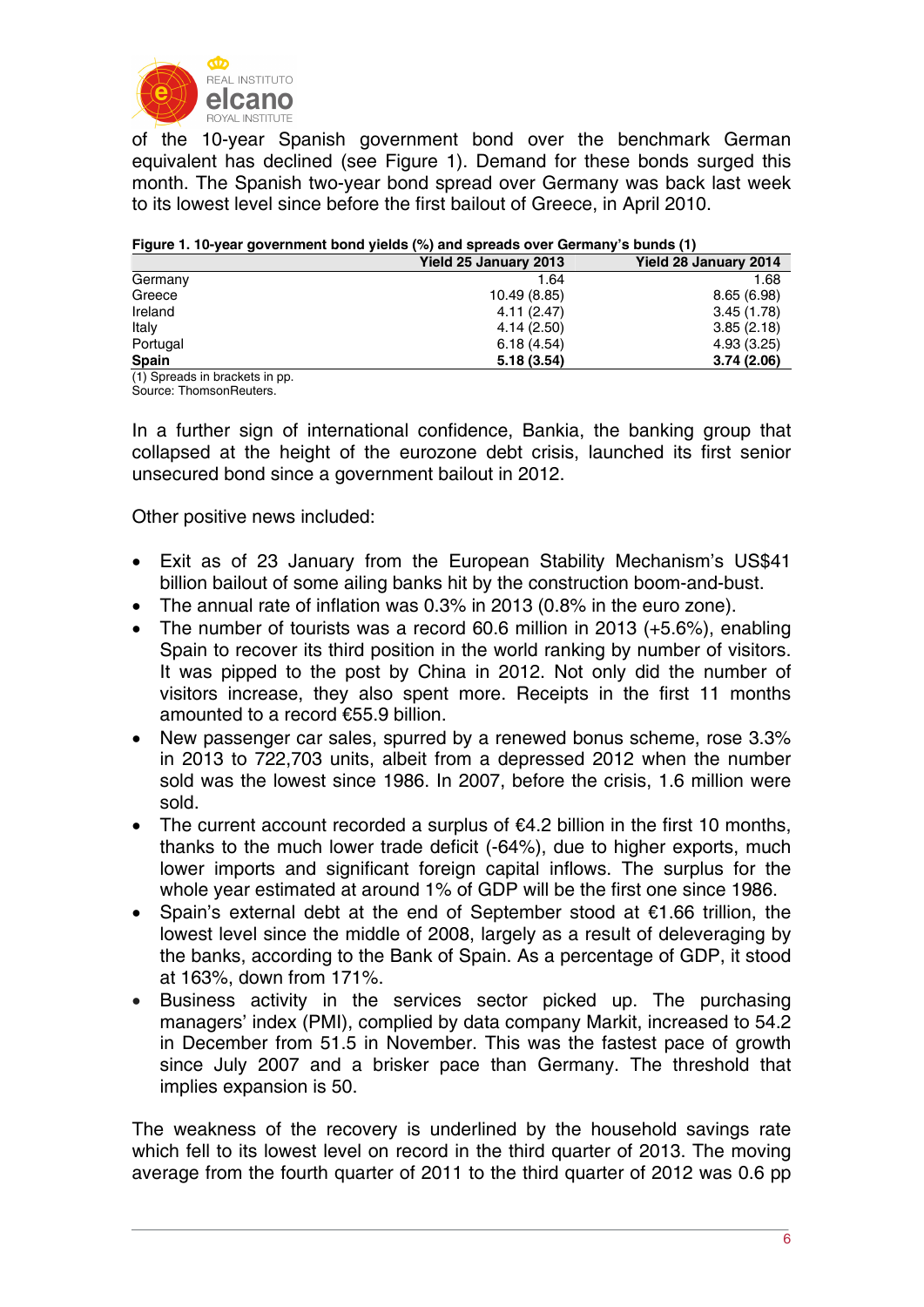

lower than the previous three-month period at 8.8%, according to the National Statistics Office (INE). High unemployment and wage deflation have forced families to assign more of their disposable income to consumption and less to savings.

Spaniards have been remarkably resilient in the face of falling living standards, but sometimes political insensitivity can spark unexpected protests. The mayor of Burgos, a conservative city long run by the PP, was forced to back down on a €8 million project to turn a street into a boulevard and build a €5 million underground car park after residents went on the rampage for several days. There were protests in support in 30 other cities including Madrid and Barcelona. Residents would have lost their free street parking. The project was hardly a priority in a city that has suffered spending cuts.

The country's net external debt position rose to 95% of GDP at the end of September, up from 87% at the end of 2012. The non-performing loans of banks' surpassed 13% of total lending in November, a new record. The rise of 0.8 pp was the smallest in the last six months.

The Spanish stock market started the year in a buoyant mood, after rising the most in 2013 among the main European markets after Germany, but its bull run was cut short last week as a result of Argentina's currency woes.

Several of the big Spanish companies that are part of the benchmark Ibex-35 index and are exposed to Argentina, such as Telefónica, Indra, BBVA and Mapfre, suffered big falls in their share prices and dragged down the index. The index fell 5.7% between 20 January and 24, wiping out the gains until then.

|                   | $\cdot$ $\cdot$ | . .                    |
|-------------------|-----------------|------------------------|
|                   | 2013            | <b>28 January 2014</b> |
| Ibex-35 Spain)    | 21.2            | $-0.4$                 |
| Dax (Frankfurt)   | 25.5            | $-1.5$                 |
| FTSE 100 (London) | 14.1            | $-2.6$                 |
| Euro Stoxx 50     | 17.6            | $-2.2$                 |
| Dow Jones         | 25.9            | $-3.9$                 |
| Nikkei (Tokyo)    | 56.7            | $-8.0$                 |
| Source: Markets.  |                 |                        |

**Figure 2. Main stock market indices (% change), 2013 and 1-27 January, 2014**

*Unemployment edges down, OECD lauds Spain's labour market reforms* 

The number of people registered as unemployed (jobseekers) fell in December by 107,000 to 4.7 million, the biggest fall in that month since this data series began 16 years ago. The decline for the whole year of 147,385 was the first full year calendar drop since 2009.

However, according to the other measure of unemployment –a quarterly household survey– and the one used internationally the total number of jobless was 5.89 million at the end of 2013. This was 69,000 fewer than in 2012 and 26% of the work force, the highest rate in the EU after Greece. The unemployment rate for non-Spaniards was 36% (mainly non-EU immigrants). More than 3 million people have been unemployed for more than a year and close to 700,000 households have no members working.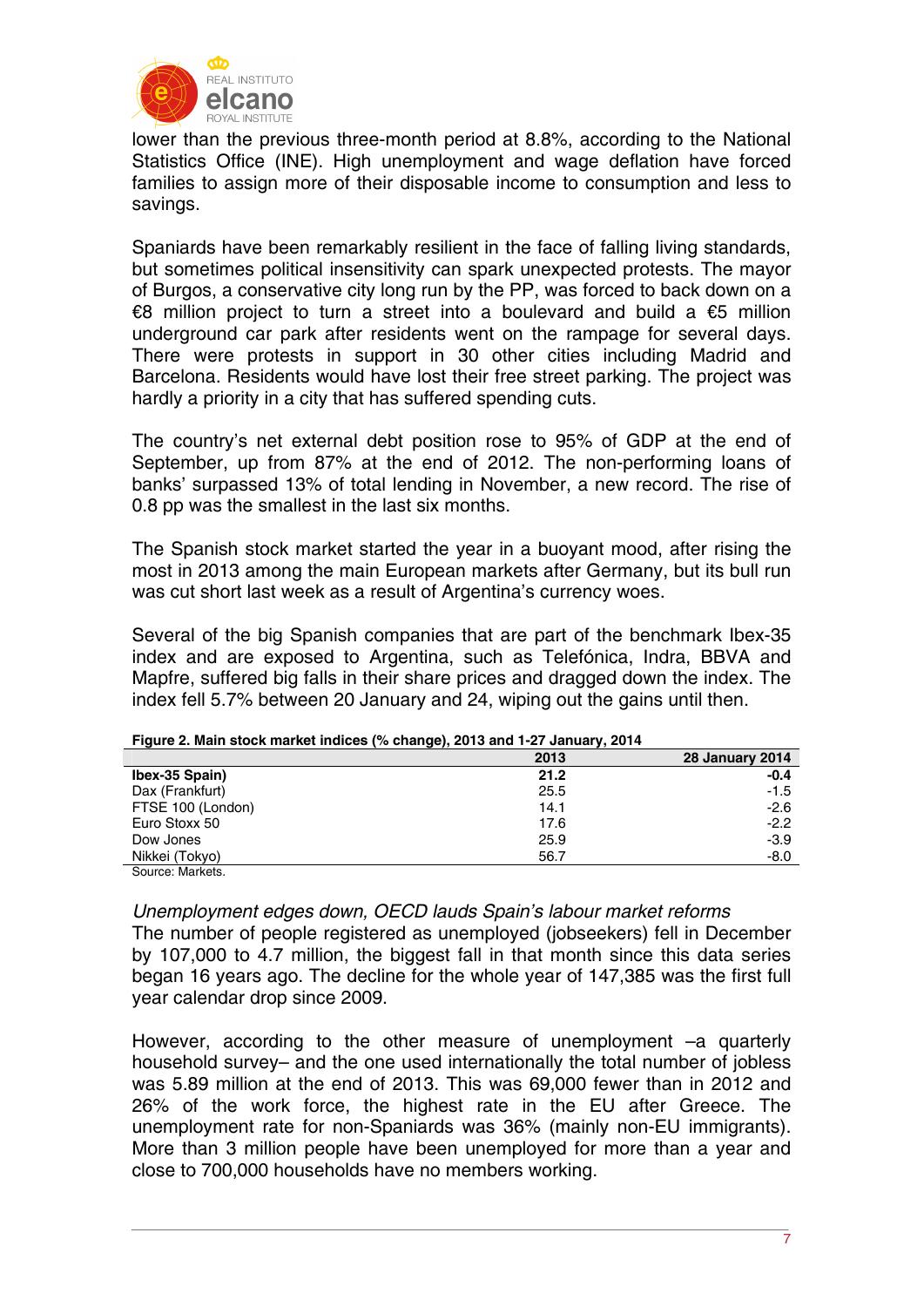

The difference between the stated and registered figures is due to factors such as people not registering in the government's offices after their unemployment benefit runs out and those working in the unofficial economy.

A total of 3.6 million jobs have been lost since the crisis began in 2008, mostly in the construction sector, which was the motor of the economy (see Figure 3). The economic model was excessively based on this sector.

|                                                   | 2007  | 2008  | 2009  | 2010  | 2011  | 2012  | 2013  |
|---------------------------------------------------|-------|-------|-------|-------|-------|-------|-------|
| Services                                          | 13.47 | 13.78 | 13.43 | 13.40 | 13.39 | 12.95 | 12.69 |
| Industry                                          | 3.26  | 3.19  | 2.77  | 2.61  | 2.55  | 2.43  | 2.29  |
| Construction                                      | 2.69  | 2.45  | 1.88  | 1.65  | 1.39  | 1.14  | 1.01  |
| Agriculture                                       | 0.90  | 0.81  | 0.78  | 0.79  | 0.76  | 0.75  | 0.74  |
| Total jobs                                        | 20.35 | 20.25 | 18.88 | 18.45 | 18.10 | 17.28 | 16.75 |
| <b>Order INF brief and the conference</b> company |       |       |       |       |       |       |       |

**Figure 3. Employment in Spain by sectors, 2007-13 (million jobs)** 

Source: INE, based on labour force survey.

The government's package of labour reforms, which came into force almost two years ago, has not stopped the number of employed from rising. There were almost a quarter of a million more unemployed workers at the end of 2013 than in the first quarter of 2012.

Nevertheless, the first in-depth [study](http://www.oecd.org/els/emp/SpainLabourMarketReform-Report.pdf) of the reforms by the Organisation for Economic Co-operation and Development (OECD) said they marked a 'significant step in the right direction' and had 'contributed to save jobs'.

The reforms cut severance pay for permanent workers from 45 days of wages for each year of service to 33 days, and the maximum amount from 42 months' salary to 24 months. It also introduced a series of so-called 'objective causes' such as falling sales and technological and organizational changes that allow companies to lay off workers en masse with severance pay of only 20 days' wages for every year worked, up to a maximum of one year's salary. Companies were also given more flexibility to depart from collective wage deals and make individual agreements.

Jobs are no longer being shed in public administrations while construction continues to bear the brunt of employment losses. The number of social security contributors in the construction sector alone has fallen by more than 1.5 million since the crisis began. Thanks to a good olive harvest, more people were working in agriculture in December.

Job creation, however, remains precarious; 35% of total contracts are temporary compared with 25% in 2008 and their average duration has dropped from 78 days to 55. The average rise in salaries agreed in collective bargaining last year was 0.57%, and more than 40% of agreements saw a freeze or a drop in pay.

Spain's unit labour costs (ULCs) fell by an estimated 2.6% in 2013 and are forecast to decline a further 1.3% this year (see Figure 4). Spain is one of the very few countries whose ULCs are continuing to fall, restoring the lost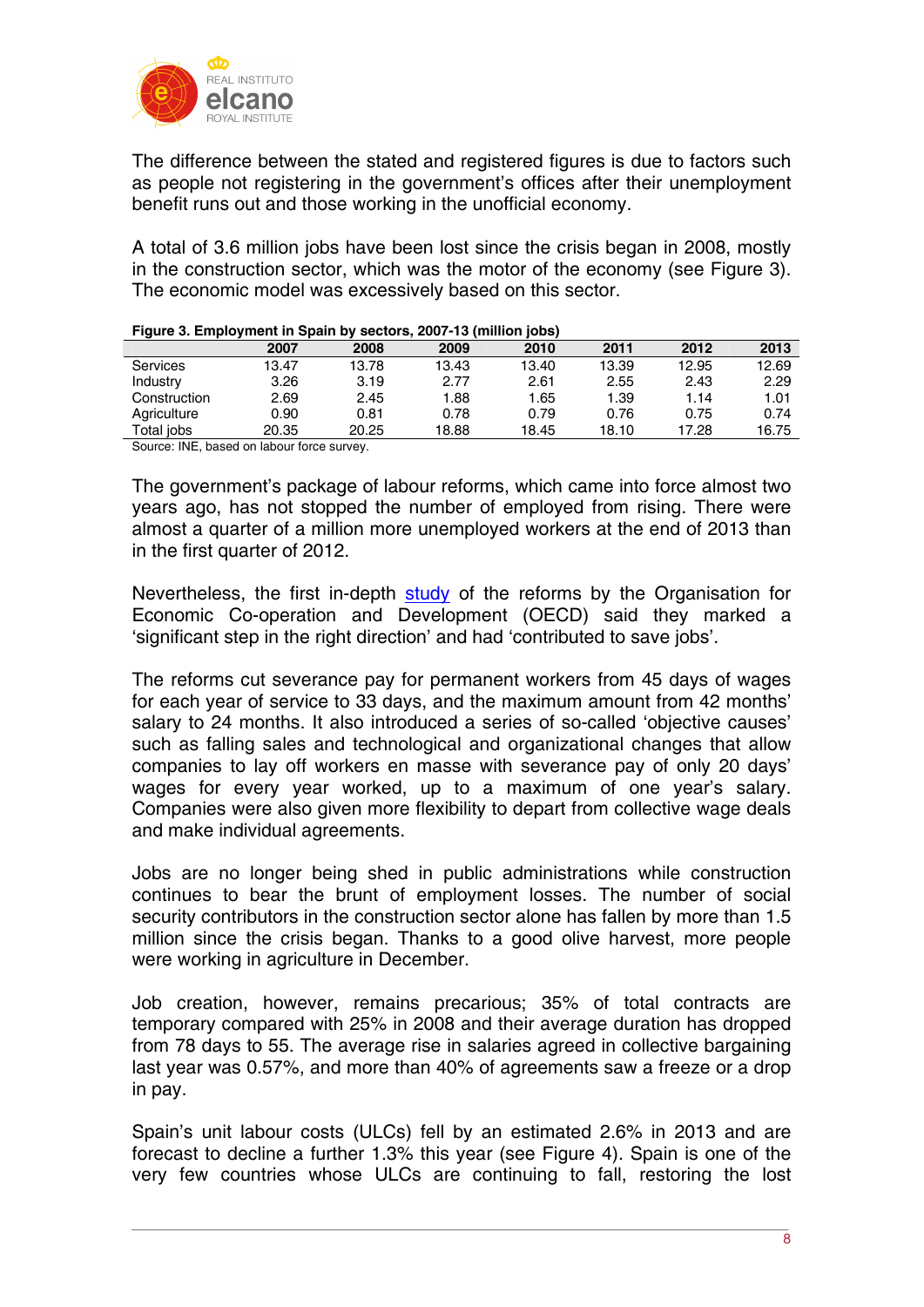

|  |  | Figure 4. Unit labour costs in 2013 and 2014 (annual % change) |
|--|--|----------------------------------------------------------------|
|  |  |                                                                |

| -9-7    |         |
|---------|---------|
| 2014(1) | 2013(1) |
| $+1.7$  | $+2.2$  |
| $+1.2$  | $+1.6$  |
| $+1.2$  | $+1.5$  |
| $+1.1$  | $+1.9$  |
| $+0.8$  | $+1.1$  |
| $+0.1$  | $+1.7$  |
| $-1.3$  | $-2.6$  |
|         |         |

(1) Estimates for 2013 and forecasts for 2014. Source: OECD.

The OECD said the full impact on job creation would depend on complementary reforms in other areas such as product and service markets and there was a need for a greater convergence of employers' costs of termination for permanent and temporary contracts. It also recommended that the government rein in the discretionary power of labour courts to declare dismissals null and void to 'extreme cases'.

Jeroen Dijsselbloem, the president of the Eurogroup, called for the government to undertake a second round of labour-market reforms in order to strengthen the country's recovery from a deep recession.

### *Spain falls in Heritage's Index of Economic Freedom*

Spain fell from  $46<sup>th</sup>$  to  $49<sup>th</sup>$  position out of 165 countries in the 2014 Index of Economic Freedom, an annual index and ranking created by the Heritage Foundation, a conservative US think tank, and the *Wall Street Journal* in 1995. The country has fallen in the ranking continuously since 2011.

The country is in the group of countries ranked 'moderately free'. Its score in the latest index of 67.2 out of 100 was 0.8 points lower than last year and the second-lowest in 10 years. It continued to score below the world average in fiscal freedom, government spending and labour freedom.

The [index](http://www.heritage.org/index/?utm_source=heritagefoundation&utm_medium=homepage&utm_campaign=headline140114) is based on four areas (rule of law, government size, regulatory efficiency and open markets) comprising 10 freedoms: property rights, freedom from corruption, fiscal freedom, government spending, business freedom, labour freedom, monetary freedom, trade freedom, investment freedom and financial freedom.

Over the 20-year history of the index, Spain has improved its score by 4.4 points (see Figure 5).

| Category                     | Improvement in score (points) |
|------------------------------|-------------------------------|
| <b>Rule of law</b>           |                               |
| Property rights              | 0                             |
| Freedom from corruption      | $+12.6$                       |
| <b>Government size</b>       |                               |
| Fiscal freedom               | $+8.7$                        |
| Government spending          | $+1.9$                        |
| <b>Requlatory efficiency</b> |                               |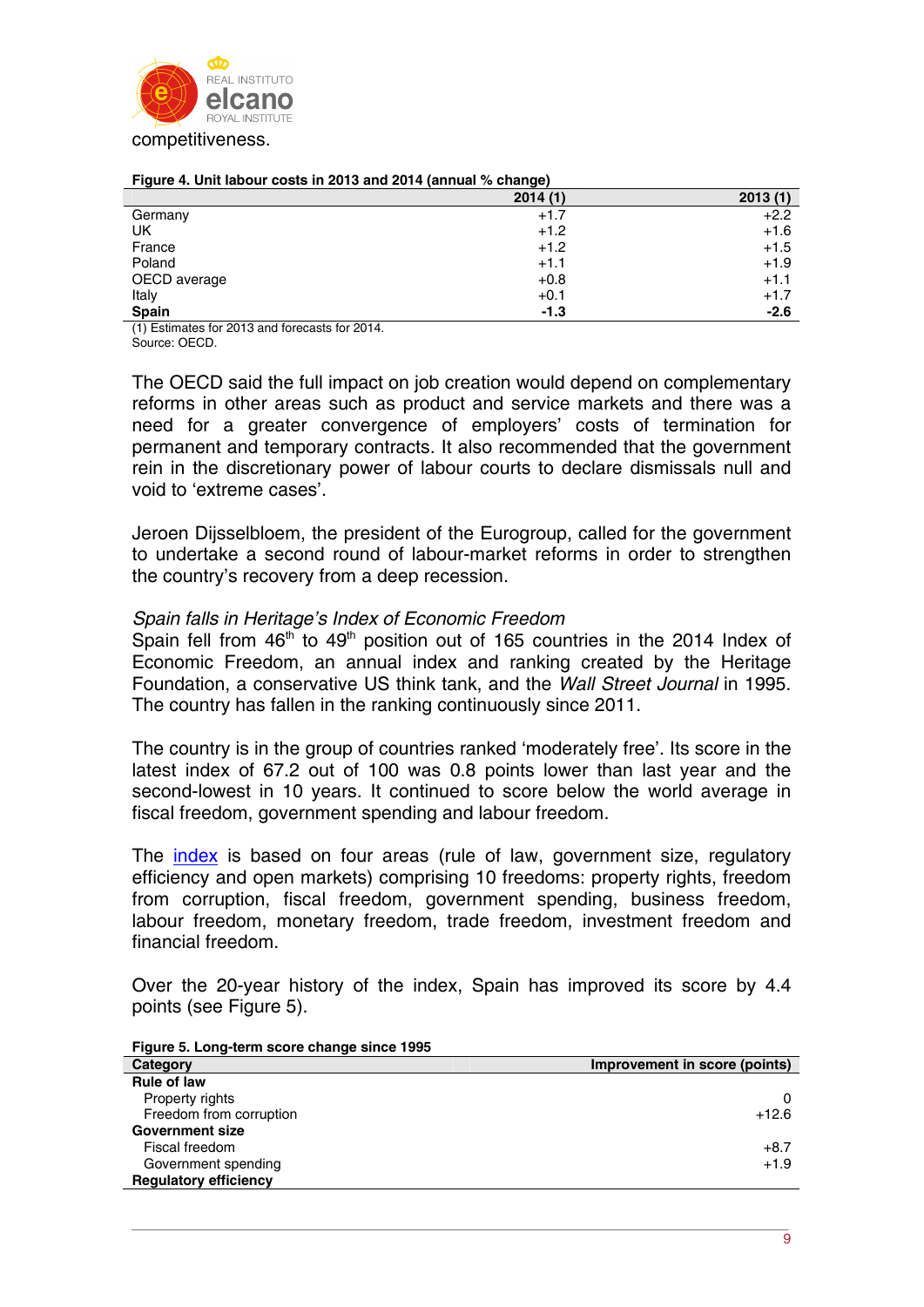

| Business freedom                             | $+7.3$  |
|----------------------------------------------|---------|
| Labour freedom                               | $+3.4$  |
| Monetary freedom                             | $+4.1$  |
| Open markets                                 |         |
| Trade freedom                                | $+10.0$ |
| Investment freedom                           | $+10.0$ |
| Financial freedom                            |         |
| Organization of the state and France studies |         |

Source: Heritage Foundation.

## *Stock of New and Unsold Homes Drops Below 600,000*

The number of new and unsold homes dropped in 2012 to below 600,000 for the first time since 2008, the year when Spain's property bubble burst, according to the Development Ministry (see Figure 6).

#### **Figure 6. Stock of New and Unsold Homes, 2005-2012**

| 2005                          | 2006    | 2007    | 2008    | 2009    | 2010    | 201'    | 2012    |
|-------------------------------|---------|---------|---------|---------|---------|---------|---------|
| 195.184                       | 273.363 | 413.642 | 583.033 | 649.780 | 642.793 | 626,670 | 583.453 |
| Source: Development Ministry. |         |         |         |         |         |         |         |

The figure excludes properties in the hands of the 'bad bank' Sareb which houses banks' toxic assets. Including these properties and second-hand ones for sale, the total stock of unsold homes is estimated at up to 1.3 million.

This gradual improvement in the housing glut was not due to a significant rise in sales, but to a sharp drop in finished homes. The number of properties sold in 2012 was 8.5% less than in 2011 at 89,800 and the number that came on the market was reduced by half to around 46,000.

Three of Spain's 17 regions –Valencia, Catalonia and Andalucía– accounted for almost half of the total stock.

In a separate but related property development, Santander, the euro-zone's largest bank by market capitalisation, reached an agreement with Apollo Global Management to sell 85% of Altamira, a unit that handles loan recoveries and markets real estate, for close to €700 million.

The real estate crash left Spanish banks with more than  $\epsilon$ 180 billion of souring assets and the task of managing property piling up on their balance sheets.

Spain's house prices have dropped by 30% on average since the first quarter of 2008, the largest drop in Europe after Ireland, according to The Economist house-price indicators (see Figure 7). Real-estate experts say prices will have to drop further in order to clear the backlog of unsold homes.

| Figure 7. The Economist house-price indicators (% change) |  |  |
|-----------------------------------------------------------|--|--|
|                                                           |  |  |

|                | .<br>$\sim$ $\sim$ $\sim$ $\sim$ $\sim$ $\sim$ $\sim$ $\sim$ |                      |
|----------------|--------------------------------------------------------------|----------------------|
|                | On a year earlier                                            | <b>Since Q1 2008</b> |
| US             | $+13.6$                                                      | $-5.9$               |
| Germany        | $+8.1$                                                       | $+25.2$              |
| Ireland        | $+5.6$                                                       | $-45.3$              |
| <b>Britain</b> | $+5.5$                                                       | $+1.7$               |
| France         | $-1.5$                                                       | $-0.4$               |
| <b>Spain</b>   | $-5.3$                                                       | $-30.0$              |
| Italy          | $-5.9$                                                       | $-12.2$              |

Source: The Economist and others. 2 January 2014.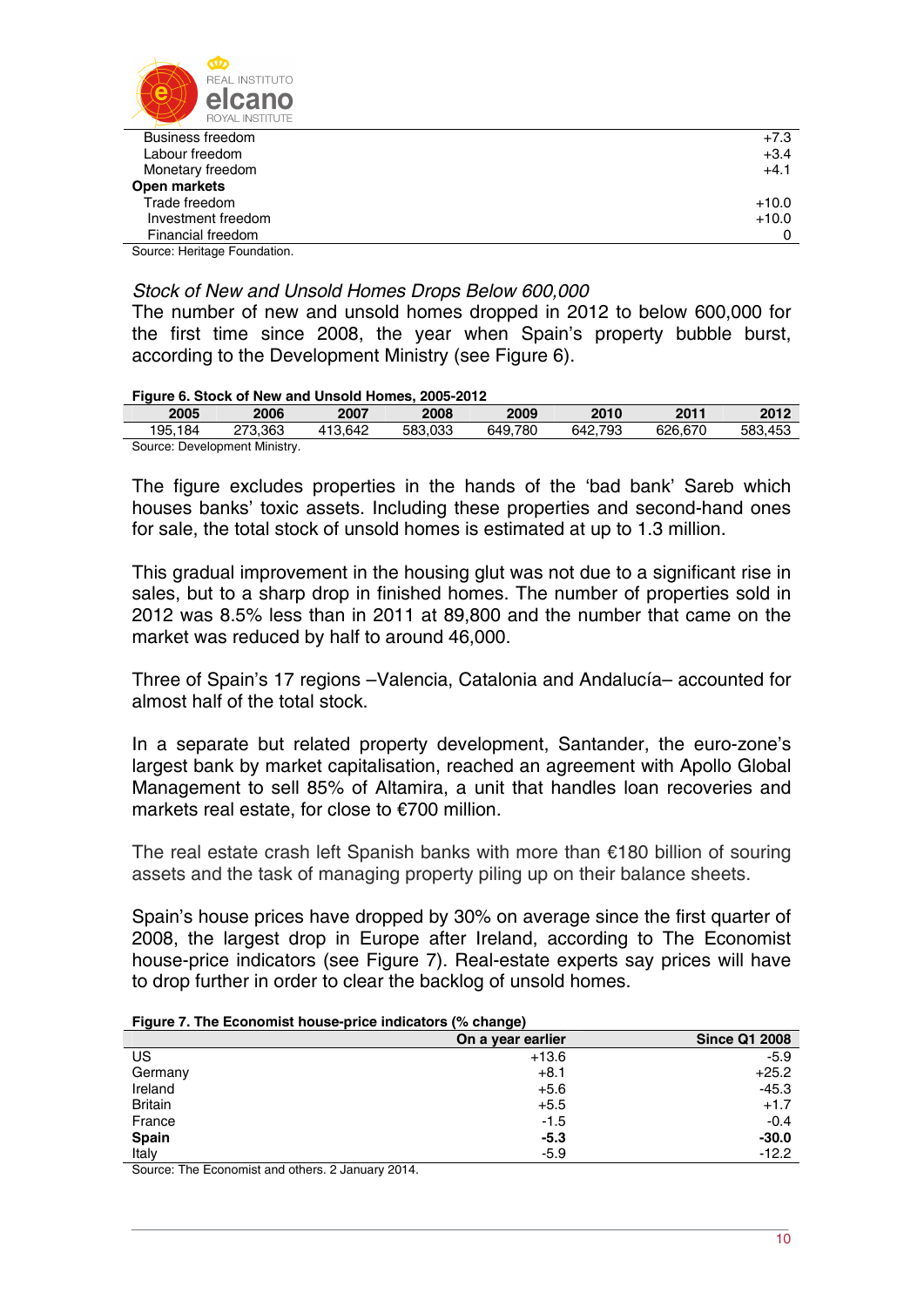

## *Minimum wage frozen*

The government froze the minimum monthly wage at  $€645.3$ , after increasing it by 0.6% in 2013 (see Figure 8). Workers receive 14 payments, which leaves the annual amount at €9,034.2 (€752.8 a month).

#### **Figure 8. Spain's minimum monthly wage, 2002-14 (1)**

|      | Minimum monthly wage $(\epsilon)$ |
|------|-----------------------------------|
| 2002 | 515.9                             |
| 2004 | 537.2                             |
| 2006 | 631.0                             |
| 2008 | 700.0                             |
| 2010 | 738.8                             |
| 2012 | 748.3                             |
| 2013 | 752.8                             |
| 2014 | 752.8                             |
|      |                                   |

(1) Based on 14 payments a year. Source: Spanish government.

## *Spaniards work longer hours than Germans*

Spaniards worked on average 1,686 hours in 2012, almost 300 more than Germans, according to the latest OECD statistics (see Figure 9).

#### **Figure 9. Annual number of hours worked in OECD countries in 2012**

|              | <b>Hours</b> |
|--------------|--------------|
| Greece       | 2,034        |
| Poland       | 1,029        |
| OECD average | 1,765        |
| Italy        | 1,762        |
| Spain        | 1,686        |
| UK           | 1,672        |
| France       | 1,479        |
| Germany      | 1,397        |
| Course OFOD  |              |

Source: OECD.

#### *Wind power, the main source of electricity in 2013*

Wind turbines met just over 21% of electricity demand in Spain last year, narrowly beating nuclear reactors (21%) and becoming the main source for the first time, according to Red Eléctrica, the national grid.

Total renewable sources (wind power, solar PV and solar thermal) accounted for 49.1% of total installed electricity capacity.

## **Corporate Scene**

## *Venezuelan Bank Buys Nationalised Galician Bank*

Venezuela's Banesco acquired NCG Banco for €1 billion from the government's Fund for Orderly Bank Restructuring (Frob).

NCG Banco, based in the northern region of Galicia, a traditional stronghold of the ruling PP, was one of three nationalised banks still in state hands. The other two are Catalunya Banc and Bankia.

The government injected close to €9 billion into NCG Banco, leaving the state with a big loss.